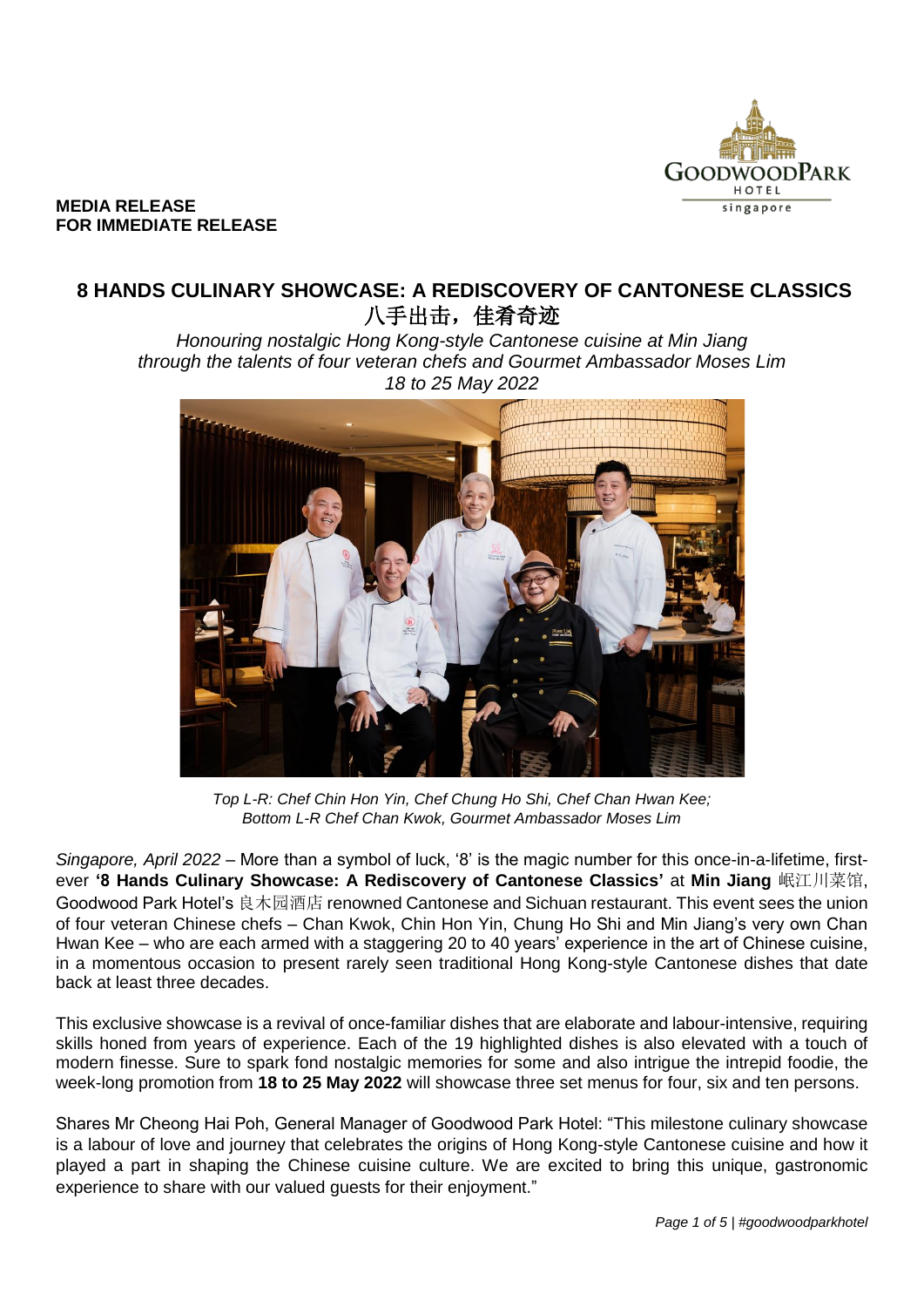Exalts Gourmet Ambassador Moses Lim, who was instrumental in curating the event, and a leading expert on Chinese cuisine: "Hong Kong-style Cantonese dishes have enjoyed a rich history in Singapore, and represent the grandeur of yesteryear, whereby each dish is a carefully created masterpiece with nuanced flavours that 'dance' in the mouth. To appreciate Chinese cuisine today, we must pay homage to these dishes from the past, the chefs who created them, and their culinary mastery."

Elaborates Min Jiang's Chef Chan: "The opportunity to collaborate with such amazing talent and stalwarts of the industry is a humbling and rewarding experience, and one that I will definitely cherish. We invite diners to join us for a memorable appreciation and rediscovery of the soul of Cantonese cuisine, immersed in a delightful symphony of flavours and textures."

A distinguished heritage hotel, and an icon amid Singapore's vibrant cityscape, Goodwood Park Hotel is the perfect venue for this glorious gourmet trip.

Dine-in reservations may be made via 6730 1704, [min\\_jiang@goodwoodparkhotel.com](mailto:min_jiang@goodwoodparkhotel.com) and <https://www.tablecheck.com/en/shops/goodwood-park-hotel-min-jiang/reserve>

# **FOUR DISTINGUISHED CHEFS, EIGHT TALENTED HANDS**

This truly rare occasion sees three Hong Kong-born chefs – Chef Chan Kwok 陈国, best known for helming Hua Ting Restaurant, Chef Chin Hon Yin 钱汉贤, who was instrumental in steering Li Bai to success in the mid-80s to 90s, Chef Chung Ho Shi 钟可时, who was notably the Chinese Executive Chef of Golden Peony – and the hotel's very own Chef Chan Hwan Kee 曾繁基, who has led Min Jiang to its popular status today, collaborating together for the first time. [Moses Lim](https://www.moseslim.com/celebrity-food-critic) 林益民, a well-known actor, host, comedian, celebrity food critic and food connoisseur brings his invaluable knowledge and expertise to this event, along with a 'cameo' dish based on his recipe. Throughout their illustrious careers, they had crossed paths and friendships were forged.

# **THE EXQUISITE SET MENUS (FOR DINE-IN ONLY)**

Available for lunch from 19 to 25 May: 5-course menu for 4 persons at \$88 per person Available for lunch and dinner from 19 to 25 May: 7-course menu for 6 persons at \$138 per person

Available for dinner on 18 May: 9-course menu for 10 persons at \$168 per person 9-course menu for 10 persons at \$168 per person

# **Highlights include**:

## **From the 5-Course Menu for four**

## *Black Angus Beef Rolls stuffed with Enoki Mushrooms; Deep Fried Shredded Yam and Prawn Spring Rolls* 金菇肥牛肉卷拼洋腿芋絲炸春卷 by **Chef Chan Kwok and Chef Chan Hwan Kee**

A beautifully presented dish that dates back 30 years with varying textures from the tender U.S. Black Angus beef, juicy angled luffa slices and a crisp shredded carrot garnish, to the appetising deep-fried spring roll. The Black Angus Beef Roll was one of Chef Chan Kwok's signature dishes when he first arrived in Singapore in 1981 at Happy Valley restaurant.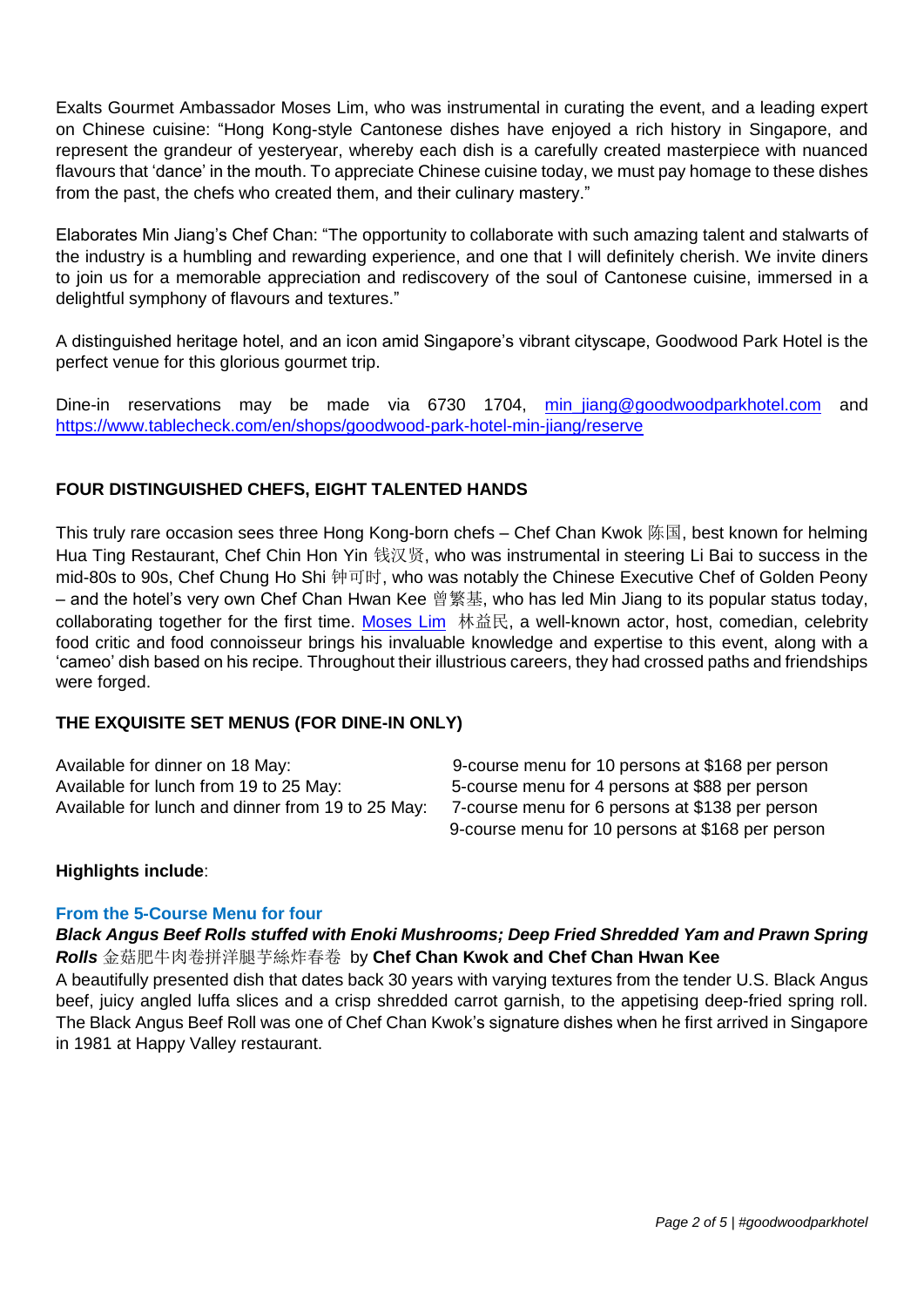

*Steamed Rice Vermicelli with Tiger Prawn and Ikura on Egg White* 泛舟悠游 (蒸米线卷老虎虾) recipe by **Moses Lim**, prepared by **Chef Chung Ho Shi**  Moses was inspired to create this dish from a similar one he tasted in the 90s by a Hong Kong chef in Singapore. While that dish featured a fried prawn, this one is noticeably lighter on the palate, as is uniquely served with a steamed egg white custard and delicately presented with noodles wrapped around a steamed tiger prawn, topped with ikura.

#### **From the 7-Course Menu for six**

*Crispy-fried Milk Custard; Pan-fried Australian Scallops stuffed with Minced Shrimps* 炸脆鮮奶拼煎百花帶子 by **Chef Chan Kwok**

A mainstay in the 70s and 80s, deep-fried milk custard is an extremely difficult dish to master, as great skill is needed to create the right consistency of milk, cream and cornflour before carefully deep-frying at the right temperature to render a fragrant 'fried-yet-fresh tasting' result. This precursor to the more commonly found sweet version is seldom served nowadays due to



the complex process and time required. It is served with a sugar dip, and paired with a moreish nibble made with minced prawns and a delicate slice of scallop, and painstakingly pan-fried over low heat.

#### **From the 9-Course Menu for ten**

#### *Braised Sliced Australian Green Lip Abalone, accompanied with Japanese Conpoy in Fuzzy Melon* 蒜子玉环柱甫扣澳洲鲜鲍甫 by **Chef Chin Hon Yin**

A dish whereby flavours and textures complement each other perfectly and a nod to a time when 'conpoy' was regarded as a premium ingredient and less commonly used. Considered as 'cooling' and ideal for our hot weather, the fuzzy melon adds a refreshing touch to the flavoursome dish.



### *Double-boiled Bird's Nest in Minced Chicken Broth with Yunnan Ham, Diced Chicken and Crabmeat* 云腿鸡茸燕窝羹by **Chef Chin Hon Yin**

Hearty, fulfilling and harking back to the thick broths that were popular in the past, this dish is traditionally named a 'porridge' due to its texture, which is a result of blending minced chicken within.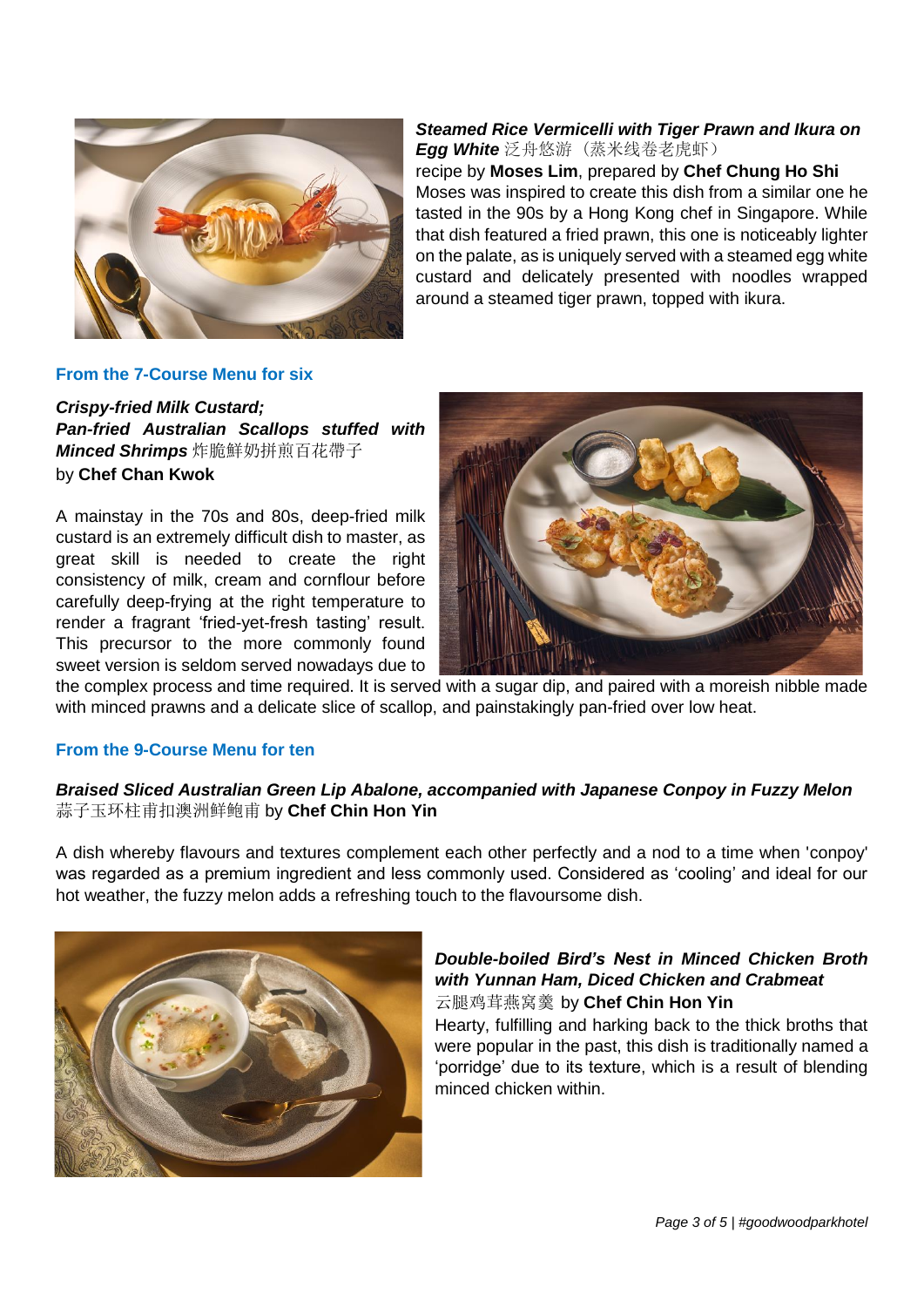# *Classic Pan-fried Prawn on Toast; Pan-Seared Japanese Bell Peppers stuffed with Dace Fish and Minced Jinhua Ham* 怀旧窝贴明虾夹拼鲮鱼肉煎

酿日本迷你灯笼椒 by **Chef Chung Ho Shi**

A popular Chinese banquet must-have in the past, this is another classic dish that showcases intricate work. Dace, a popular fish in Hong Kong, is made into a paste with ginger, spring onions before stuffing into Japanese green bell peppers specially chosen for their crunchier texture.





# *Yuan Yang Rolls; Deep-fried Spare Ribs in 'Zheng Jiang' Style* 福寿鸳鸯卷拼镇江香骨

## by **Chef Chan Hwan Kee**

A beautifully succulent platter of *Roasted Silver Hill Irish Duck, Roasted Chicken and Rock Melon wrapped with Cucumber*, paired with *Deep-fried Spare Ribs in 'Zheng Jiang' Style* featuring overnightmarinated pork which is then deep-fried and then combined with vinegar, sesame oil, plum sauce and peanut sauce, among other ingredients.

#### **From all set menus**

#### *Baked Peony Flower Red Bean Pastry; Durian Glutinous Rice Ball* 宫廷牡丹酥拼榴梿糯米糍 by **Chef Chan Hwan Kee**

Requiring nimble skill and meticulous effort to create, the delicate 'flower' is crafted using chilled dualcoloured pastry, which is carved, then slowly fried in oil over very low heat for about 10 to 15 minutes, until it 'blooms'. This Hong Kong-style dessert has the word 'palace' in its name, and is indeed fit for royalty. The handmade *Durian Glutinous Rice Ball* is a signature dessert of the restaurant, boasting creamy D24 pulp and a lusciously soft, slightly chewy texture.



*Note: Prices stated are subject to 10% service charge and GST for dine-in. All information is correct at time of release. Full menu and high res visuals are available upon request.*